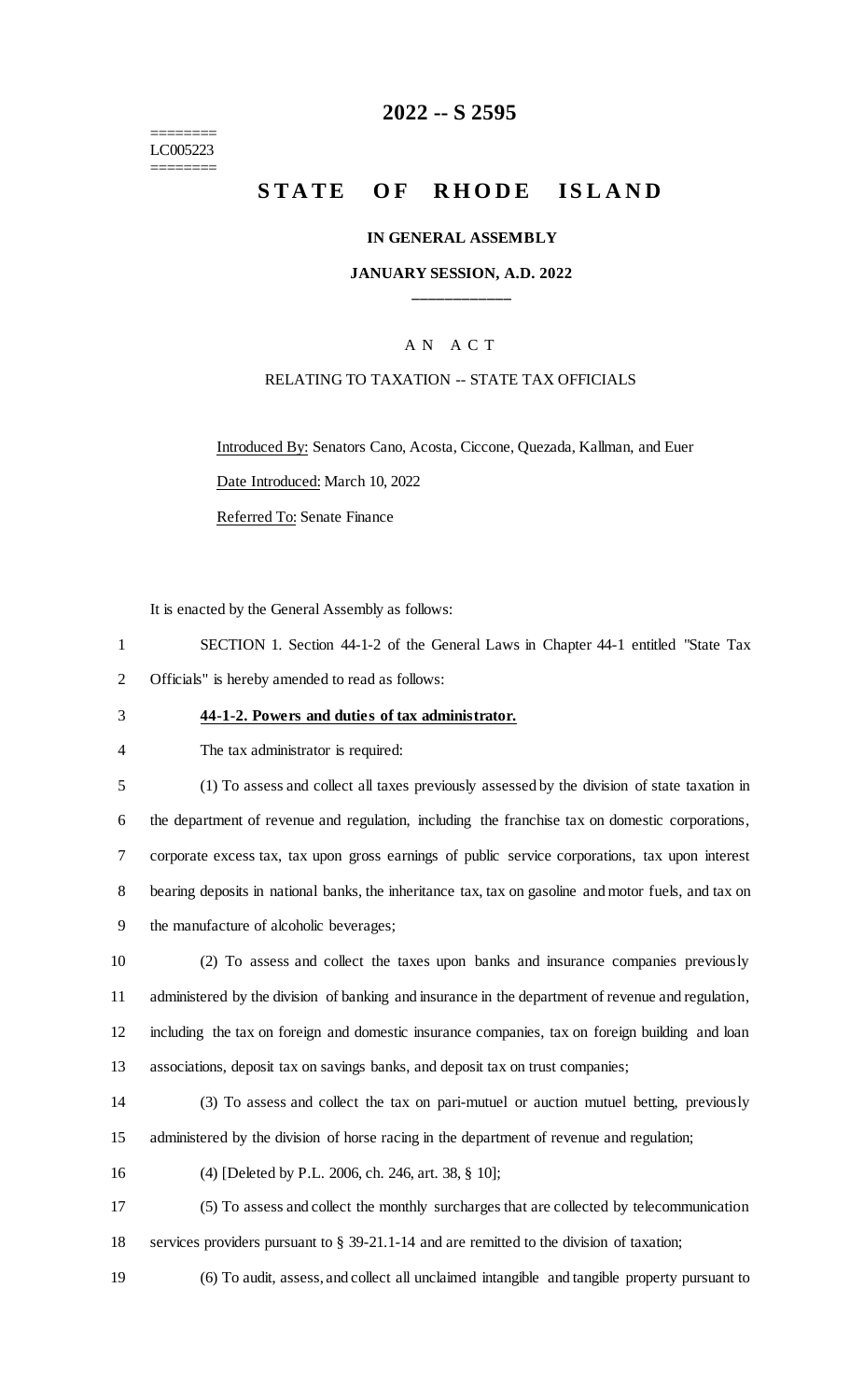chapter 21.1 of title 33;

 (7) To provide to the department of labor and training any state tax information, state records, or state documents they or the requesting agency certify as necessary to assist the agency in efforts to investigate suspected misclassification of employee status, wage and hour violations, or prevailing wage violations subject to the agency's jurisdiction, even if deemed confidential under applicable law, provided that the confidentiality of such materials shall be maintained, to the extent required of the releasing department by any federal or state law or regulation, by all state departments to which the materials are released and no such information shall be publicly disclosed, except to the extent necessary for the requesting department or agency to adjudicate a violation of applicable law. The certification must include a representation that there is probable cause to believe that a violation has occurred. State departments sharing this information or materials may enter into written agreements via memorandums of understanding to ensure the safeguarding of such released information or materials; and

 (8) [Expires December 31, 2021.] To preserve the Rhode Island tax base under Rhode Island law prior to the December 22, 2017, Congressional enactment of Public Law 115-97, The Tax Cuts and Jobs Act, the tax administrator, upon prior written notice to the speaker of the house, senate president, and chairpersons of the house and senate finance committees, is specifically authorized to amend tax forms and related instructions in response to any changes the Internal Revenue Service makes to its forms, regulations, and/or processing which will materially impact state revenues, to the extent that impact is measurable. Any Internal Revenue Service changes to forms, regulations, and/or processing which go into effect during the current tax year or within six (6) months of the beginning of the next tax year and which will materially impact state revenue will be deemed grounds for the promulgation of emergency rules and regulations under § 42-35- 2.10. The provisions of this subsection (8) shall sunset on December 31, 2021.

 (9) To gather data regarding the Rhode Island tax base generated by immigrant taxpayers 26 who dutifully file their federal and state tax returns using an individual taxpayer identification

27 number ("ITIN"). The tax administrator is specifically authorized to provide to the general

28 assembly data for the last two (2) complete tax years, consisting of:

(i) The total and average amount of taxes paid by ITIN filers;

30 (ii) The total number of ITIN filers for each of the last two (2) years;

 (iii) The total number of ITIN filers filing as a business, and the total/average amount paid 32 in taxes;

- (iv) The total number of ITIN filers filing as individuals, and the total/average amount paid
- in taxes;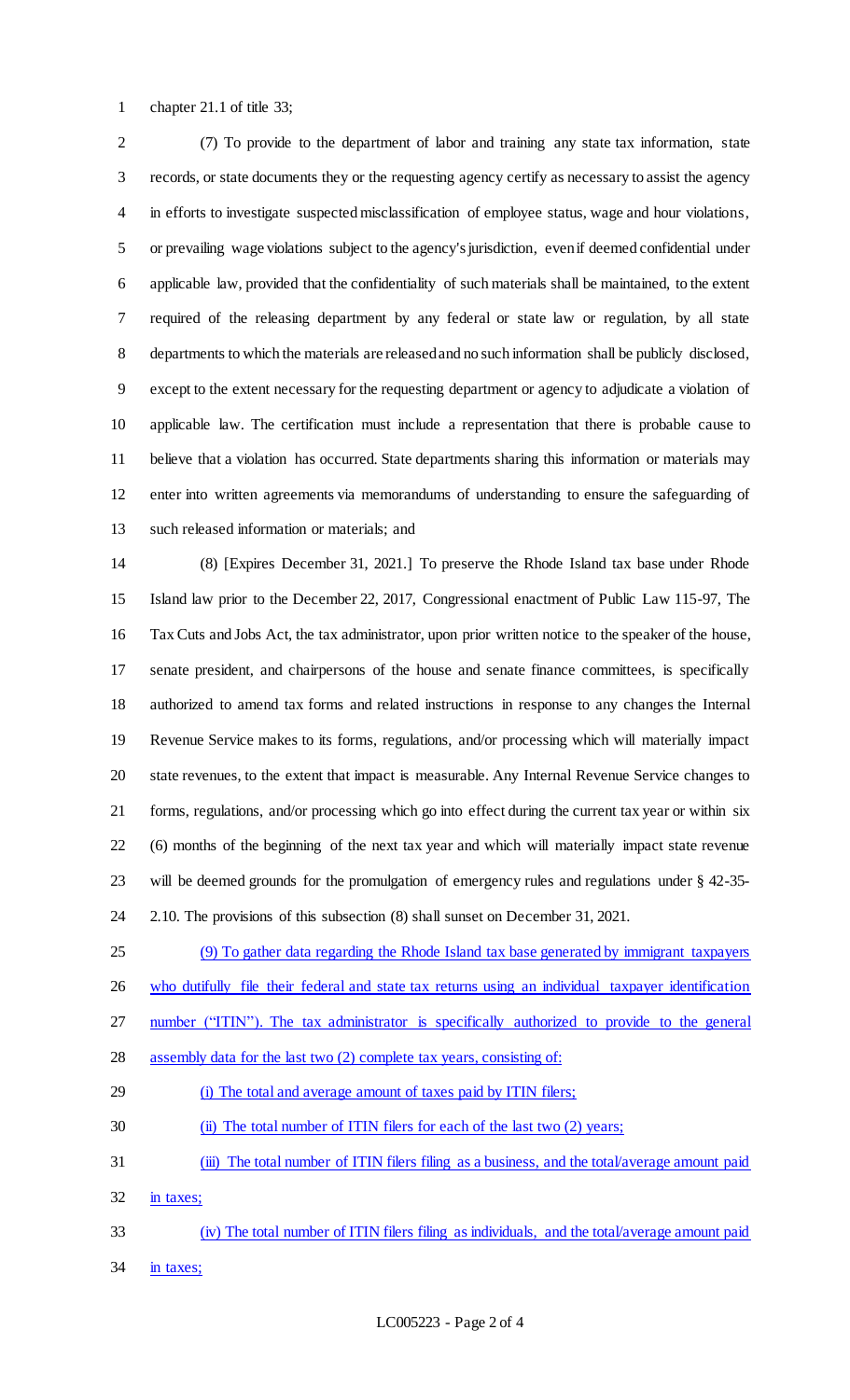- 1 (v) The total number of ITIN filers, by business and individuals, amount of taxes paid, by
- 2 municipality and zip code.
- 3 SECTION 2. This act shall take effect upon passage.

======== LC005223 ========